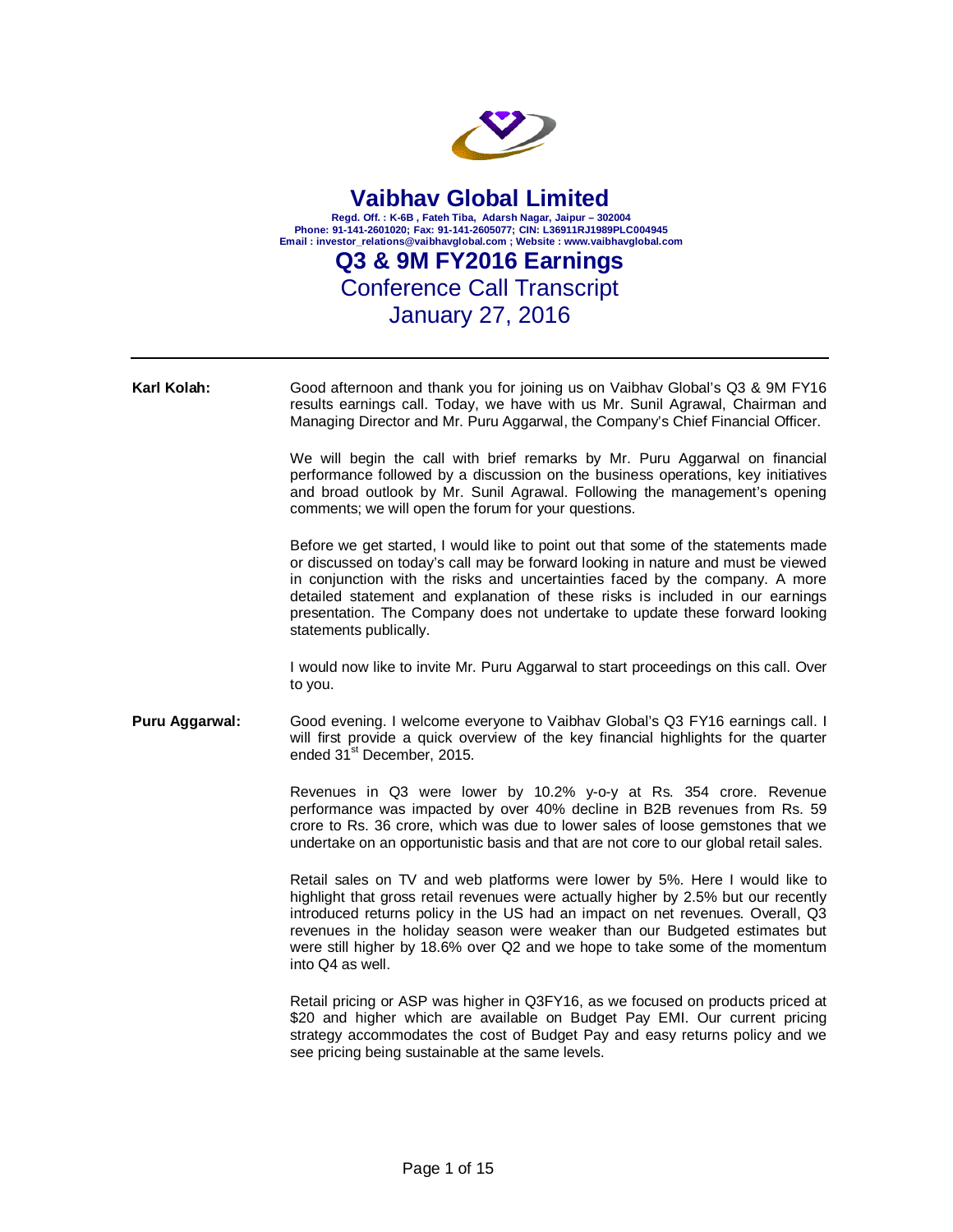Q3 gross margin was higher at 60% compared to 59% in Q3 last year. We have consciously increased gross margin to incorporate Budget Pay and returns. Lower B2B sales contribution has also improved average margins.

EBITDA margin was impacted due to slower topline growth even as our cost base has expanded from more US households covered, larger manpower in planning, sales and merchandising in both US and UK. We believe that these are all good assets for our business and provide a strong platform for growth going forward based on the strong SG&A, technology and production capacities that we have at our disposal. All operational costs, including manufacturing, sourcing, direct cost, HR costs are lower year on year. So, in effect, EBITDA margin is impacted more by the lower topline and SG&A investments, whereas all other costs have been kept under control.

Depreciation increased to Rs. 6.4 crore in Q3 from Rs. 2.7 crore as our asset amortization now includes 1) amounts paid to improve the bouquet position of our TV channel in the UK, and 2) development costs of our new web platform.

Apart from these capital expenditure items, our Budget Pay EMI scheme has resulted in an increase in working capital in Q3.

With these comments, I now hand over the discussion to Mr. Sunil Agrawal to share his views on the business. Thanks you.

**Sunil Agrawal:** Thank you, Puru. I welcome you once again to Vaibhav Global's earnings call.

Some key operational highlights: Q3 was the second quarter of sequential improvement in revenues. However, holiday season sales were weaker than management's expectations. Meanwhile, our focused initiatives are ongoing and we hope to see positive momentum in post-holiday season sales.

With the objective of expanding our global competitiveness, we have made a number of initiatives in the recent past. We laid the foundation for further cost optimization by successfully operationalizing our environmentally sustainable and tax efficient SEZ production facility, which is housed in a gold standard green building in Jaipur. The SEZ project was completed ahead of schedule at lower than estimated cost and is now operational.

We have also set up a new, cost effective call center in Mexico to provide additional support to our US-based retail operations.

Following the additions to VGL board in Q2, Kevin Lyons is going to join as our new President of Liquidation Channel shortly. Kevin comes with over 22 years of B&M and on-line retail experience. His last assignment was at H H Gregg a \$2Billion dollar retailer in US, where he was head of their Ecom division.

Heather Hamilton as Director of Sales and Programming at Liquidation Channel. Heather has more than twelve years of experience managing sales at other TV shopping channels in US. We also welcome Koteshwar Rao as General Manager of IT to strengthen application delivery at VGL Group. Kotesh comes with deep experience of application delivery management at Infosys. We look forward to their contribution to our business growth.

Our recently upgraded Mobile ecommerce platforms continue to move towards full optimization. It has taken longer than we expected but with capable application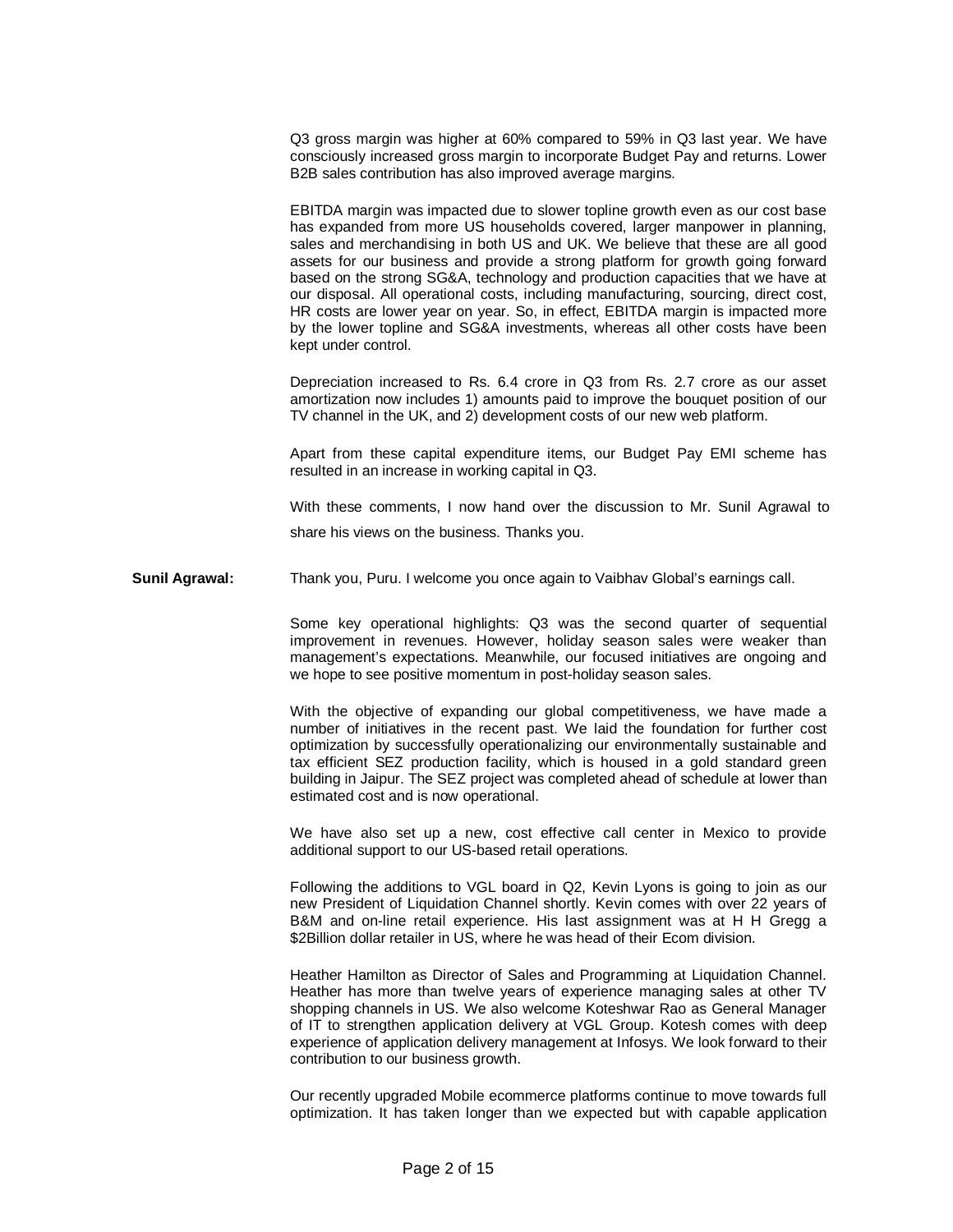delivery capabilities now, we believe both US and UK platforms will shortly be positioned to enhanced customer experience and drive more traffic to our websites.

Black Friday was a red letter day at Liquidation Channel, our US TV sales platform. We crossed \$ 1 million in daily sales for the first time ever. In addition, our 'Budget Pay' EMI scheme and easy returns policy continue to elicit positive response from customers. We have focused on slightly higher price points, where installment schemes are applicable, resulting in better average realizations.

Some of the in-house brands launched over the last few months did well in the holiday season and generated greater customer response as compared to generic sales. It is still an initial phase for our in-house brands, but we constantly fine-tune our offerings with the benefit of ongoing customer feedback and that means introducing new lines and scaling back underperforming lines.

Our latest initiatives, that are Budget Pay EMI purchases covering \$ 20 plus products and easy return policy in the US, have resulted in higher working capital.

However, as the additional working capital float is now already there in the system, we see limited additional capital deployment into this initiative and therefore cash flows should improve in Q4.

Let me now highlight some vital customer-centric data points. In the first nine months of FY16, we have added 178 thousand new customers. We now serve 379 thousand unique customers, calculated on an annualized basis. Customers repeat buying activity is at 17.1 times compared to 17.5 times in the previous year. Average annual purchase by each customer stood at 25.2 pieces in the trailing twelve months to December from 25.6 pieces in the same period a year back. The customer retention rate is 47% in the US and 50% in UK. We compare favorably against larger peers on many of these data points.

Before I close, I would like to reiterate that VGL is now operating on expanded capacities built with the perspective of long term sustainable growth delivery. We are focused on using these fixed cost investments to build more visibility with our customers and creating a strong, globally competitive franchise in the fashion and related segments.

With that I conclude my opening remarks and I request the operator to open the forum for questions.

- **Moderator:** Thank you very much, sir. Ladies and Gentlemen, we will now begin with the question-and-answer session. The first question is from the line of Mayur Gathani from OHM Portfolio Equi Research Pvt. Ltd.. Please proceed.
- **Mayur Gathani:** Just wanted to check, what has been the industry growth in this quarter because it seems you did very well on that particular day but overall the volumes are pretty weak for the quarter. So how do we read into this and what are the reasons you attribute for the festive season being at a low rate?
- **Sunil Agrawal:** The industry as such has grown as evident from QVC, HSN and EVINE data. December quarter data is not available to us yet, but our Q2 data or US Q3 data pointed towards 4 to 6% growth at very high base.

The reason for our lower numbers, the initiatives we put in place following the competitive scenario change late last year are bearing fruits. We are seeing more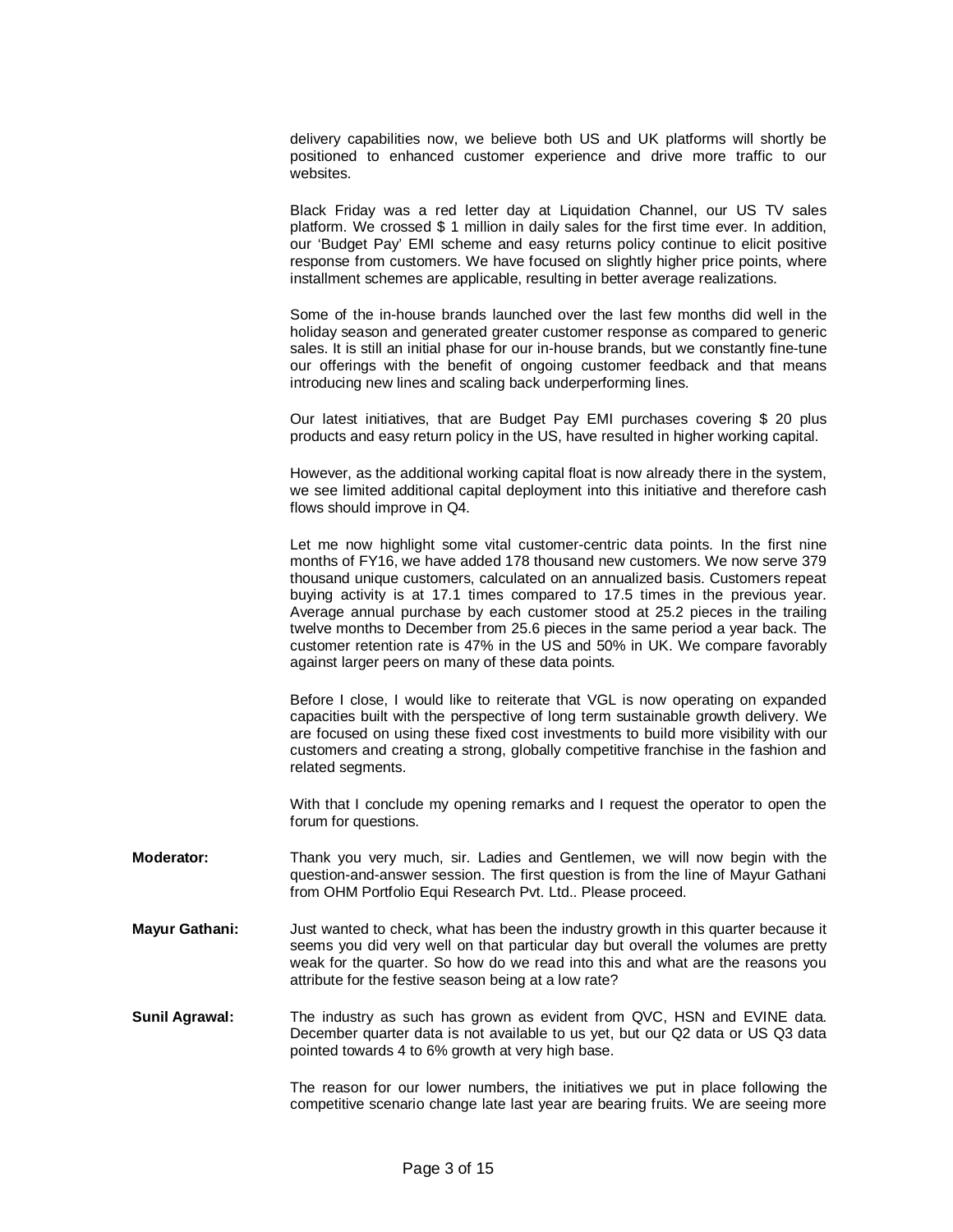higher growth sales compared to last quarter y-o-y but because of the return policy that we introduced sometime again, the net sales are lower for us. But, we see that we are making progress quarter-over-quarter and we see coming times to be better for us.

- **Mayur Gathani:** But generally I would like at it on a y-o-y basis, means quarter-on-quarter would not be the right comparison for the industry that you are in because October-November will be the busy season for you, so I am still not convinced the degrowth we are seeing, year-on-year we have been degrowing itself, I understand the things that you have taken and the changes you have made, so that was all done by Q2 of FY16, this quarter I am expecting there is certain degrowth as well.
- **Sunil Agrawal:** Retail sales when you look at on the gross level, we have grown 2.5% quarter over quarter. So that means it was not for the return policy, we will be higher yoy. But because of the return policy that we introduce, we are seeing these negative numbers. But the return policy has been put in place for long-term perspective. That means we do not want to give customers any reason not to switch to us from the other players in the industry and that will bear fruit over longer period.
- **Mayur Gathani:** To get the data right, without the return you are saying 2.5% was the gross level growth, is that correct?
- **Sunil Agrawal:** Correct, that is on the Retail side. Wholesale, we did substantially lower. That is our rough opportunity sales that we do. That was 40 some odd per cent lower. But on Retail sales, on gross level, in rupee terms, we did 2.5% higher quarter over quarter.
- **Mayur Gathani:** How do we take the B2B business going forward? It is 40% down this quarter, it has been down earlier quarter as well. So what is the trend in there?
- **Sunil Agrawal:** There are two components of B2B business one is our traditional business that we have been doing for long time to sell to other Retailers like QVC or EVINE or Macy's or J.C. Penney's. So that business is stable. There is another component of business that we buy auctions of rough gemstones and we sell a good portion of that rough in the local market by using some ourselves and the rest we sell. But seeing the China market and India market slower, where those Rubys and Emeralds rough are getting used, so we reduced our offtake of those materials substantially. That is why you would see those lower sales in that segment. But that also was not highly profitable, in top line it shows, but in wholesale level, gross margin was a pretty low. That is one of the reasons you are seeing higher gross margins in the last two quarters.
- **Mayur Gathani:** What about the call centre in Mexico? You did shift some time back to a new call center which is outsourced. This is again outsourced one or this is your own?
- **Sunil Agrawal:** Outsourced one again. But the cost is much lower and we found that the customer satisfaction level from Mexico call centre is even better than the Kansas call centre that we have. Both are outsourced. But one thing we are adding into this call center is also outsourcing some of the routine customer service calls as well which was all in-house earlier.
- **Mayur Gathani:** In that case now you have two call centers running. Is it just volume uptick that helps me absorb these costs better?
- **Sunil Agrawal:** We are going to transfer some of the Kansas calls to Mexico calls as well, some of the Austin customer service calls to Mexico as well.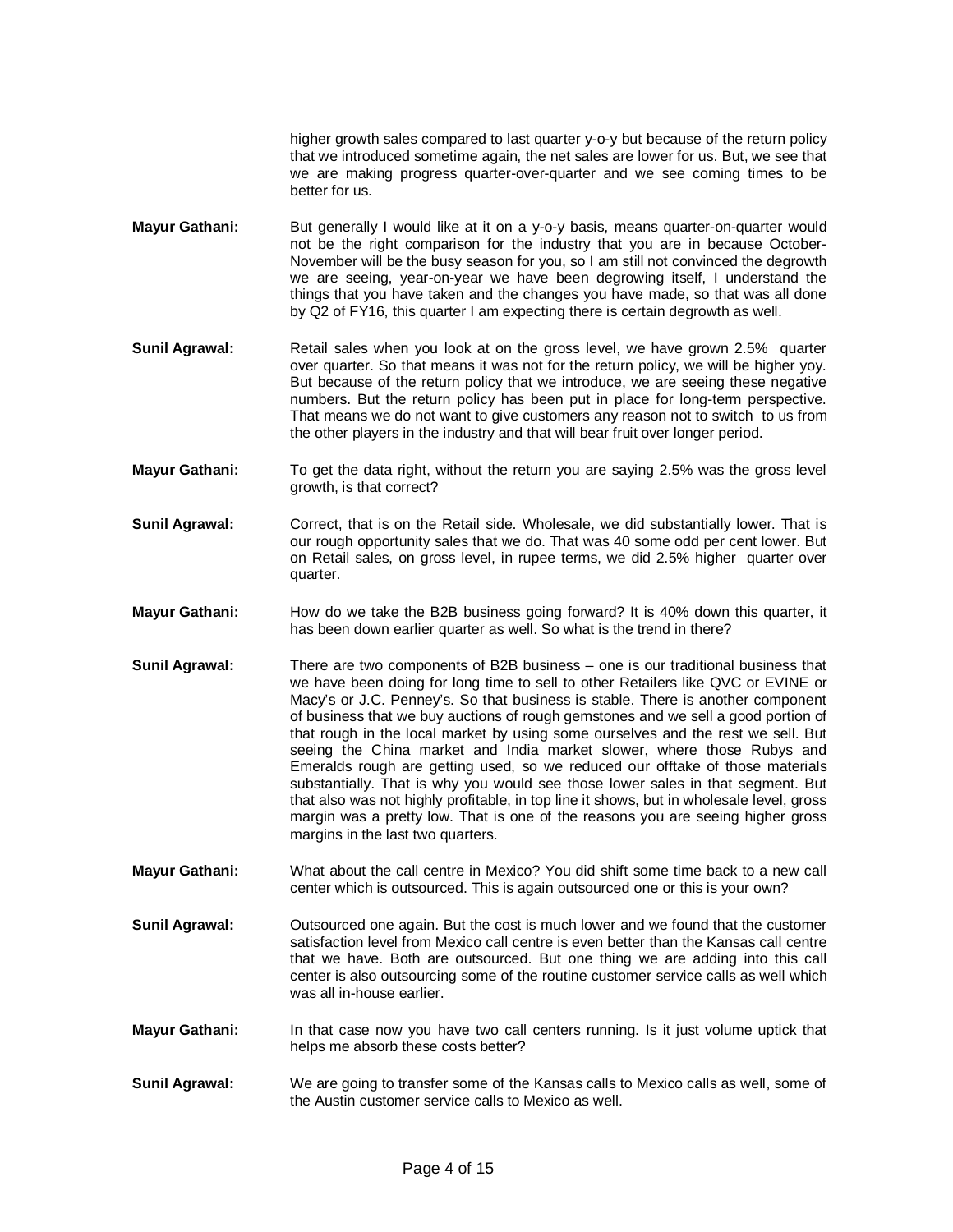- **Mayur Gathani:** How many days working capital is there post the EMI and pre EMI, can you give us the difference?
- **Sunil Agrawal:** On sale basis it is 84-days from 67-days.
- **Mayur Gathani:** The debt currently that is Rs.65 crore. Is it dollar denominated debt?
- **Sunil Agrawal:** It is all dollar, rupees, everything put together, but largely our working capital is in dollar denominated, because we have a natural hedge, that is in India and India exports to subsidiaries in US and UK and they pay in dollars and their costs are taken in dollars.
- **Mayur Gathani:** Out of the Rs.65 crore how much will be dollar-denominated debt?
- **Sunil Agrawal:** More than 90% is dollar denominated; what we do is we send US dollar invoices, in UK it is British pound invoices and that is what is discounted with the bank facility.
- **Mayur Gathani:** You could see this number increasing as well?
- **Sunil Agrawal:** From the visibility we have, this should be the peak for the foreseeable future. I do not see any reason why it should increase.
- **Mayur Gathani:** What is your guidance for FY17?
- **Sunil Agrawal:** I can only say at this time that I am confident the platform that we have put in place, the initiatives we have put in place should lead to much better results in FY17. At this time, it is still too early for me to be able to give a specific guidance.
- **Mayur Gathani:** In Q2 you had mentioned that post the App and Website, there were certain applications that you are working on that you would make it more convenient for the consumer. So has all that been done or still the work in progress?
- **Sunil Agrawal:** Some have already been done; we have launched some Apps in UK and a few in US but the major initiative on downloadable App is yet to be done for both US and UK and we are working with a developer on that, it will take 3 to 4 months to have all of that in place.
- **Mayur Gathani:** Which one is not yet launched?
- **Sunil Agrawal:** For example, Live TV Streaming Apps are there in US, some fixed price catalogs Apps are there in UK but have comprehensive Apps which would have streaming, fixed price catalog, rising auction, web clearance page, all of this is still in development, may take another 3-4-months to launch fully.
- **Moderator:** Thank you. The next question is from the line of Abhay Kumar from Legens. Please go ahead.
- **Abhay Kumar:** Seeing the q-o-q results, it looks like approximately 19-20% sale has increased in top line and same thing with EBIT data; around 18-19% increase. The first question is if we take the festive gist, that is the Thanksgiving Day and the Christmas Day and the New Year Day and all these things outside this, last quarter was a transit point for a lot of developments which has been done both in the angel of platforms, stocks, promotions, call centres, overall, so this quarter we expected a lot of improvements. Seeing q-o-q improvement of 18-19% in top line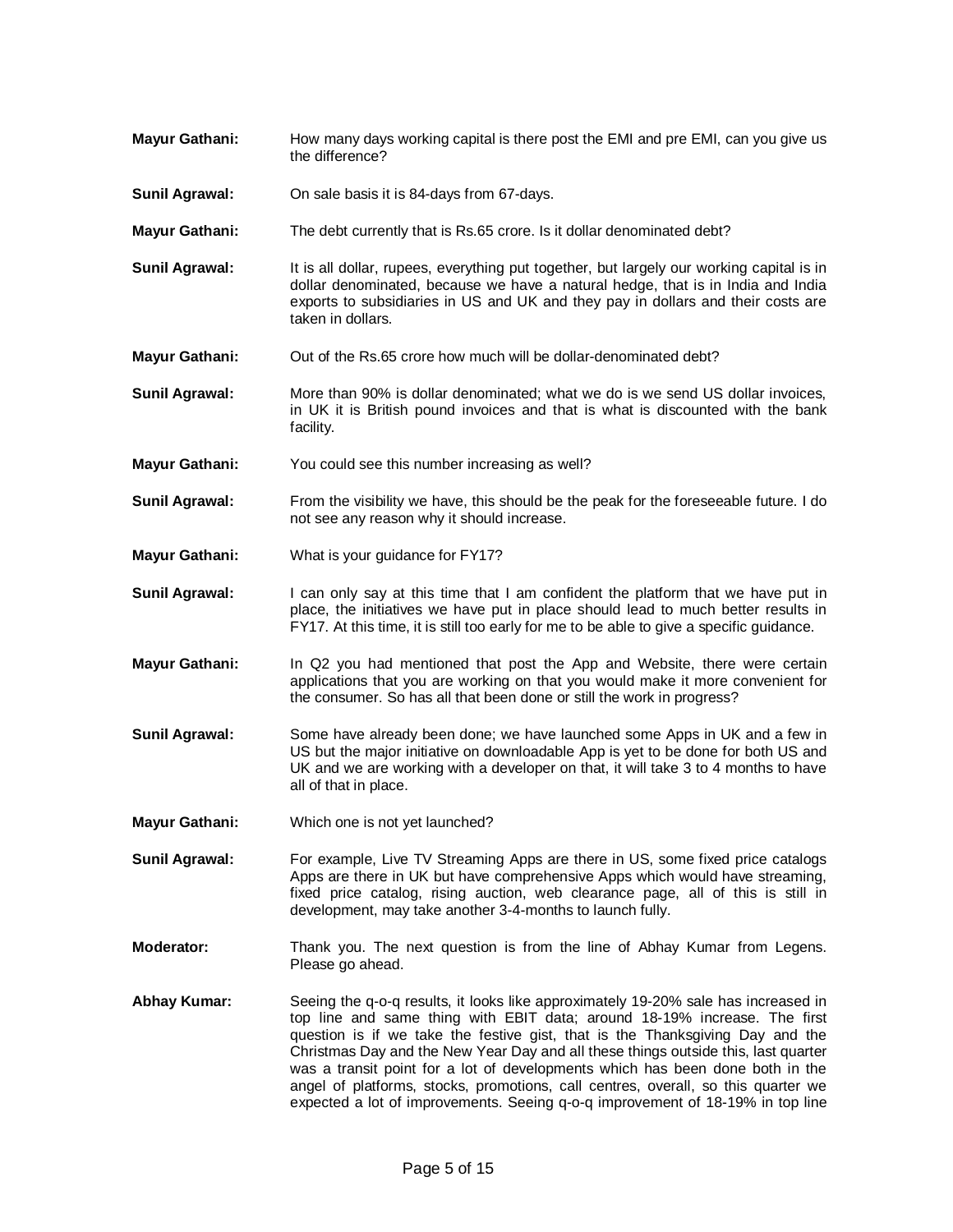and EBIT data, the impression is like, this was a minimum thing to happen because of three good big days coming up – Thanksgiving week, Christmas sales and new year sales. So if you take out that effect, so nothing much has happened, right?

- **Sunil Agrawal:** As I mentioned earlier, we have put a lot of initiatives in place as Returnability; the EMI, the Branding. There are three major initiatives we took starting last quarter; Returnability was given in May…
- **Abhay Kumar:** Easy Pay also you have started?
- **Sunil Agrawal:** That is EMI, we call it ''Budget Pay''.
- **Abhay Kumar:** So question would be like the whole sale is recorded inclusive of all the EMIs or you are recording the sale only the amount of EMI which you are receiving every month.
- **Sunil Agrawal:** We record all the sale that we invoice. One EMI we collect right away and two EMIs are collected in 30-days and 60-days respectively. But as soon as the goods are shipped out, we record that sale.
- **Abhay Kumar:** Second one is apart from EMI, you have started returnability. One simple mathematical question is, what is the percentage of returnability you received last payments?
- **Sunil Agrawal:** Approximately 15%; it used to be around 5% prior to returnability.
- **Abhay Kumar:** Assuming all the customers would have been the same, previously, if this 15% was not there, the sales would have increased by 15%, right?
- **Sunil Agrawal:** 10% because 5% was already there for the sales would have been higher by 10%.
- **Abhay Kumar:** Second question is why is there so much of top level retrenchment like people are going out, this person is resigning and you are appointing a new person, again, resigning, again appointing a new person?
- **Sunil Agrawal:** Sometimes people do not grow with business. Sometimes they choose to go. So, it is a combination of both. But we are confident of the people that we have got in place are very capable to take the business forward and do justice to shareholders as well as customers.
- **Abhay Kumar:** Why I am asking this is, the reasoning is the same when last time these people entered the board with good background, good experience and a lot of positivity from your side and also from our side, we expect good things to happen for the Company. It somehow gives a look that for some reason the top level is again and again changing the positions. Is there anything which is little more dangerous or tough we should know or it is all the basic things and you are doing it for the better of the Company?
- **Sunil Agrawal:** That is the judgment for you but I personally believe that the Company is positioned for robust returns in coming times. Some of the changes were made by us and some changes they wanted to move on for whatever the reason people might have had. So, as I said earlier, I am quite confident of the people that we have in place and I am confident that Vaibhav will give robust returns on capital and will make customers happy.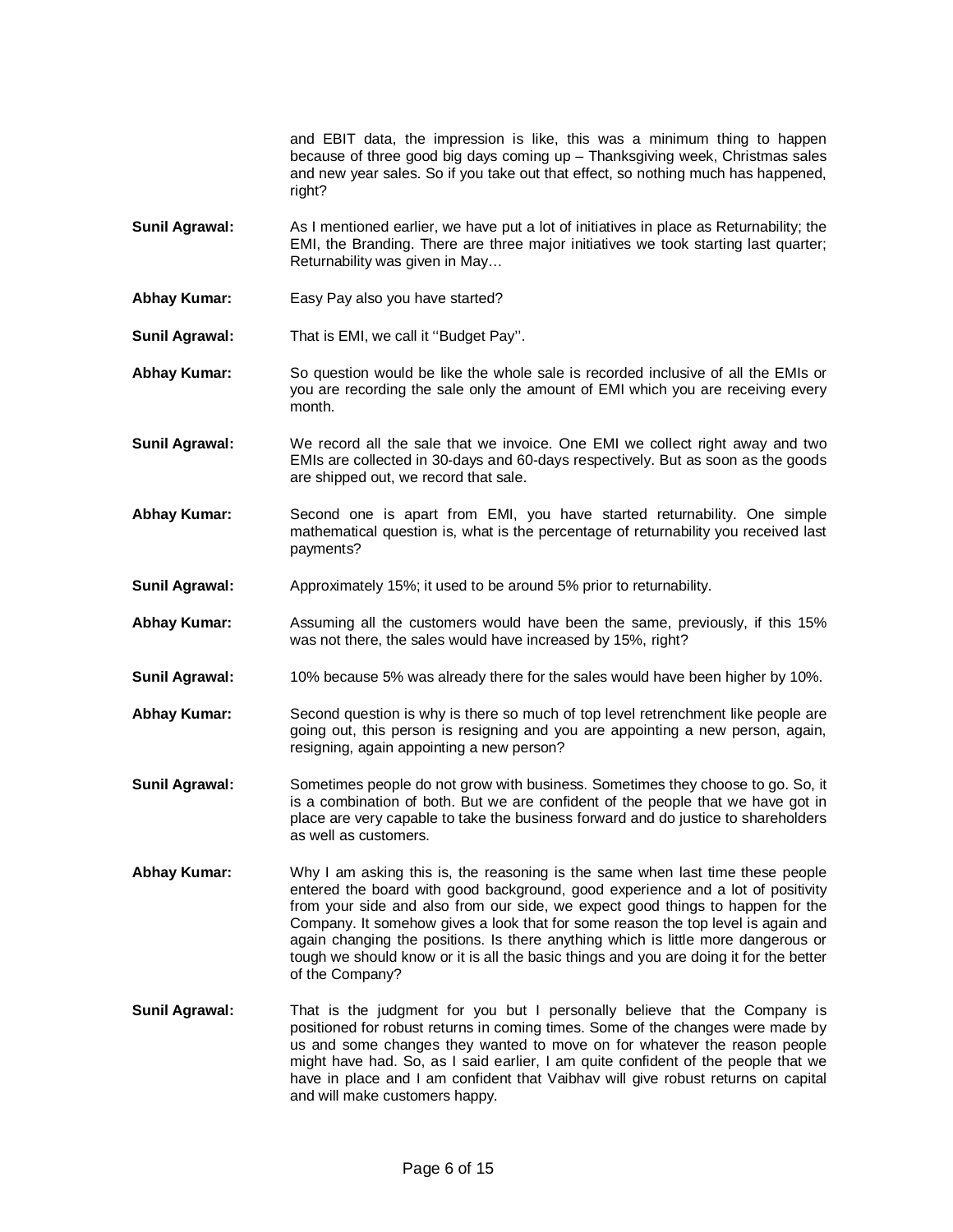- **Abhay Kumar:** My next question, the losses have been written off as per your resolution from Jan '16 with the old premium account. So will this give a way for a better dividend from this much out of your profits?
- **Sunil Agrawal:** Yes, that has been applied to the high court for their approval. Once we have the approval from the high court we should be in a position to declare the dividend.
- **Abhay Kumar:** Final question out of all these; any guidance on EPS or are you getting to a structure where you can project your business top line?
- **Sunil Agrawal:** So we still put in a lot of initiatives and they are not yet fully in place so that to give sustainable guidance to the street. At this time we are guiding that we have things in place and we are confident of business growing and giving a good return on capital. In numbers terms, we are not in a position to give guidance at this time.
- **Abhay Kumar:** This question is arising because the markets which you have captured and the competitiveness market, there is a wide gap, so there is a big scope for you to do. So things which are not available, the Easy Pay, the Return Back Policies, switching to better platform and the App developments which you are doing, all are falling in place, your price point is also very reasonable and attractive. So as an investor, they always get the question again even as a customer, why and where the sales is not able to improve apart from the regular channels of whatever you are doing at Liquidation Channel and what are the App development you are doing or whatever the e-Commerce that you are doing, do you feel there is something which you are missing which could increase the top line because you have so many USPs, the pricing is best, you have such a good base of manufacturing in India, the outsourcing, such a big call centre and everything is falling in place, as an investor, we come to this, why something is not moving ahead like?
- **Sunil Agrawal:** As you rightly said, we have put all the initiatives in place, we have taken all the steps that should be taken. If there is something I do not know I do not know. But whatever we have visibility we have taken care of. So, I am confident that we will continue to grow in quarters and years to come.
- **Moderator**: Thank you. The next question is a follow up question from the line of Mayur Gathani from OHM Portfolio Equi Research Pvt. Ltd. Please go ahead.
- **Mayur Gathani:** Can you give me the breakup as to the B2B business what percentage we sell to QVC, etc., and what is the trading that we do on the stones?
- **Sunil Agrawal:** Right now I do not have the breakup of that, Mayur. What I can do is we can give the breakup later. Totality Rs.36 crore for this quarter versus Rs.59 crore last quarter.
- **Mayur Gathani:** On the bad debt front, what are we assuming as bad debt and why would there be an increase in bad debt on the EMI?
- **Sunil Agrawal:** So far we are seeing approximately 2.5% of EMI sales not collecting beyond due date. So all our collections are the automatic charge on the credit card through the credit card company. It does not involve any human intervention. Our experience is about 2.5% so far. That 2.5% will still go through the process of human touch or the collection agencies. Still it is too early in the whole scheme to know fully where final number would be but given that our EMI sales are currently 20% of the whole sales, so 2.5% would mean about 0.5% of total revenue might be hit. That is only US revenue. In UK we have not started EMI. So it is only related to US Retail sales.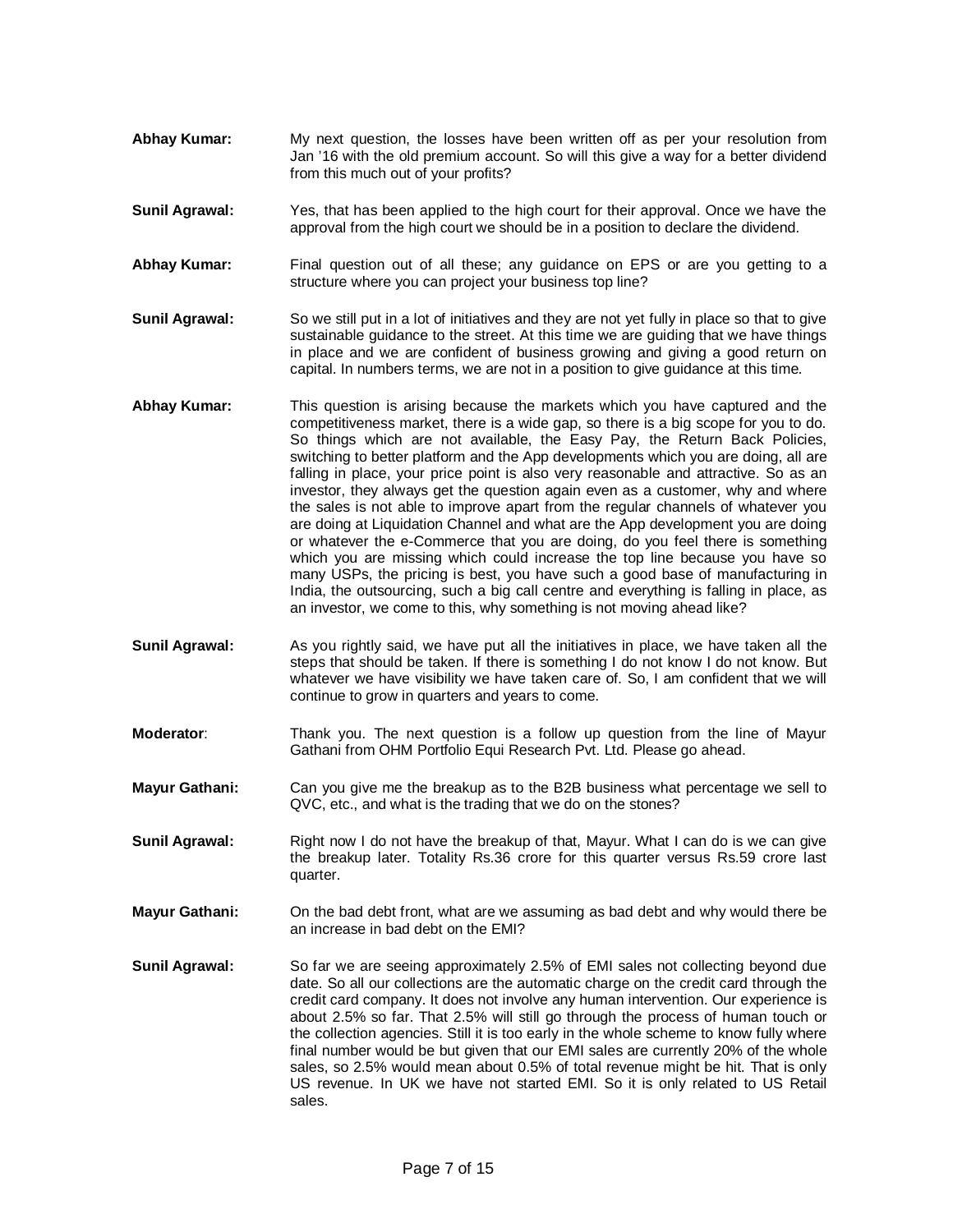- **Mayur Gathani:** But in that case why if you are charging the credit card company, you are debiting the credit card company, why would there be a bad debt to you, is it not the credit card company liable to pay you?
- **Sunil Agrawal:** No, it is not credit card company, we charge directly to the customer credit card information that we have on our file, it is done through the credit company, but if there is no balance the customer has or has changed the credit card or the credit card has expired, then the money would not come to us. So there is no guarantee by anybody on this one. It is a kind of unsecured credit to the customer.
- **Mayur Gathani:** What is the industry now for this, I mean, for others how are they fairing on the bad debt?
- **Sunil Agrawal:** We look at some data on QVC and HSN; we are seeing below 2% of total sales towards the allowance that they make; some make 1%, some make 1.5%, some 2%. In our case, only 20% of our sales coming through EMI, so the ratio will come to 0.5%. Once the number of sales go higher say 30% or 40%, then the bad debt may go higher; 0.5% is we are seeing now.
- **Mayur Gathani:** Some may absorb in the margins, right?
- **Sunil Agrawal:** Yes, correct. Last two quarters our margins have increased. We intentionally increase our margins to cover these costs of the returnability as well as the EMI.
- **Mayur Gathani:** But how does it basically work, let us say, a product is \$20 an average and if someone wants to go on an EMI and there are two options – he could go for the EMI, he could not go for the EMI – so will that be a little higher when he goes for the EMI?
- **Sunil Agrawal:** No, the price is same for both.
- **Mayur Gathani:** So where do you make the additional money?
- **Sunil Agrawal:** Overall, Completely.
- **Moderator:** Thank you. The next question is from the line of Ram Shankar who is an individual investor. Please go ahead.
- **Ram Shankar:** There is increase in inventory vis-à-vis when compared to the last nine months; there is around some Rs.14 crore increase in the inventory. You are saying that the revenue growth as far as Retail is concerned. What is the reason?
- **Sunil Agrawal:** We expected a bit more revenue than we actually did from the holiday season. So there was an inventory bill that we usually do for Christmas season and some of this will be towards that. We will continue to reduce the inventory we have; so far in January we have reduced the inventory from where we were December end, so we will continue to do that. Second was towards the end of this quarter we bought a rough parcel from the auctions and that rough would be **(Inaudible) 33:26**combination of these two.
- **Ram Shankar:** Second question is in 'Google Trends', if you put a Liquidation Channel option, people are searching only in four states across the US what I see in last one year term. So are we doing anything to increase the customer enrollment or any other thing that you would like to share on that?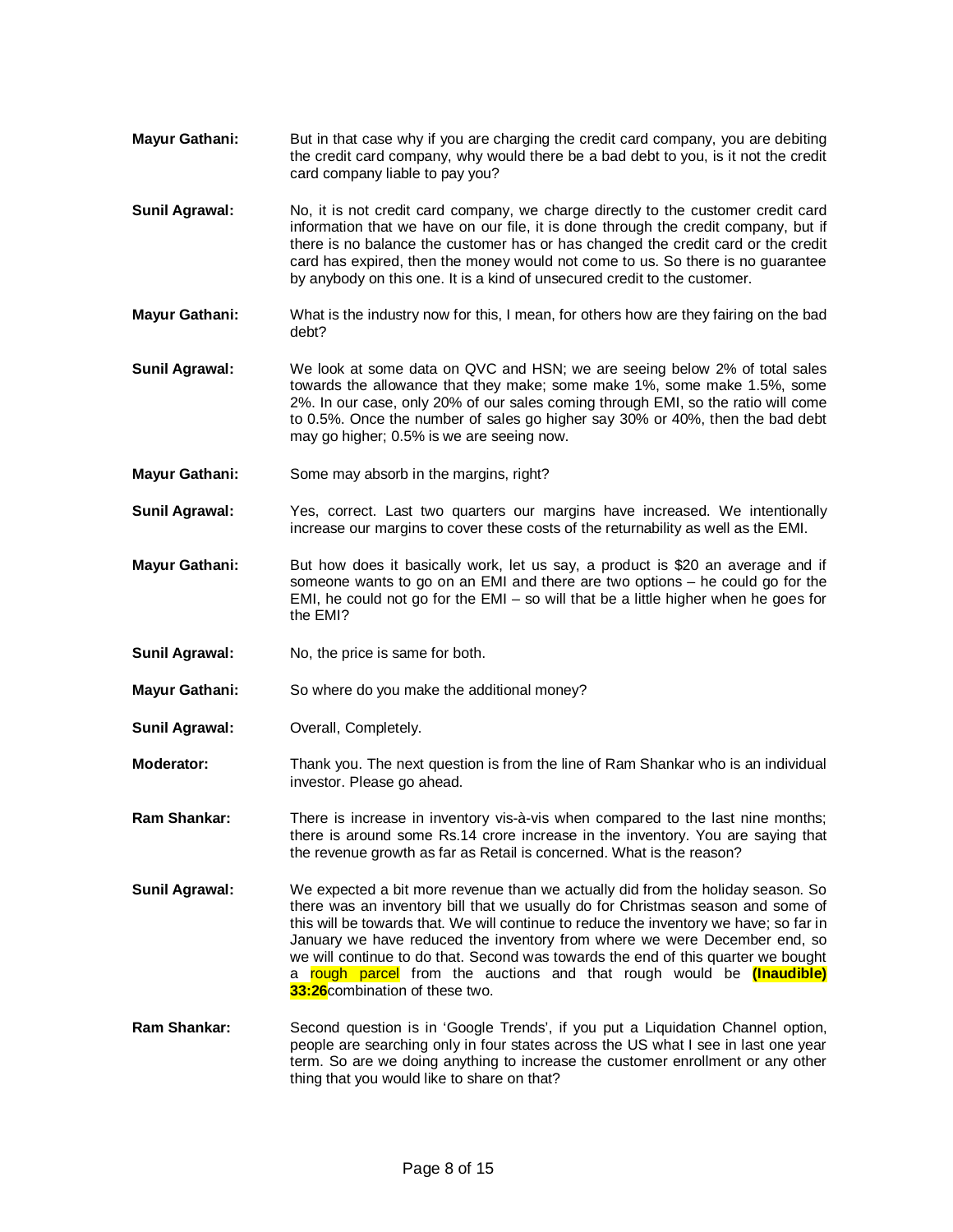- **Sunil Agrawal:** We launched our new Hybris in May of last year. Now, prior to launching of the new Website, and as I mentioned in my comments, the Website did not stabilize for us quite some time, even now it is not fully optimized. So first thing is when you launch a Website, the whole optimize data that the customer can see or at least Google Analytics can see has changed because earlier side was PHP site, and now it is Java based SAP Hybris site. So we have to create all those links again and optimization all over again. Also, secondly, about the stability of the site was not fully there. Even now I would not say that the site is fully robust yet to the level that I would have liked because as you would see from our presentation, the Web performance year-over-year is more negative than the TV performance which should be other way round. It is mainly because of the website issue that we faced and that was one of the reasons of the changes in IT that you might have noticed recently.
- **Ram Shankar:** What I mean is in 'Google Trends', if across the people wherever they are searching by putting as Liquidation Channel or whatever search if you are doing, what I feel is, it is on decreasing stage, I am not sure about that, I do not have knowledge in that. So if you go through it, the number of searches it is in decreasing stage from 2013- if you take monthly wise and if you take the cumulative also. What I want to mean here is that the customers are not searching either because they have directly saved web pages, I do not know the reason, just I want to ask because you are saying that we are doing so many activities in last concall that in Facebook to enroll the customer. We have implemented so many things such as dualhost program, then you have changed the web program, you have launched Budget Pay, you have launched the Returns Policy, whatever competitors were doing you have already done it. One thing what the feel is the word of mouth marketing that will change, we are mostly using because we are not doing any as such marketing activities. So in that word of mouth marketing, whether is it working or not working in that angle, I am asking?
- **Sunil Agrawal:** Word of mouth, we depend on refer a friend initiative that the customer can refer their friend and they and their friend gets a discount and also we depend on channel surface, who surfs the channel income across our programming and we are largely into the shopping genre on all the platforms. We depend on that largely but from the website perspective I believe that once we have made it fully robust and put all the functionalities back what we had originally and what any additional we were expecting to put post Go Live with Hybris, I think with the new IT team that we have in place, we should be able to have it fully operational in near future.
- **Ram Shankar:** As far as receivable is concerned, if you see in cash flow, there is Rs.10 crore receivable in the last nine months, but when you see the balance sheet that is showing somewhere around Rs.30 crore vis-à-vis compared to last quarter. What I want to say is September 2015 quarter the receivable is around Rs.27 crore, now it is somewhere around Rs.50 crore. So if you say the Budget EMI, it is around Rs.10 crore which is showing in the cash flow. I did not understand that basically. Any other receivable is pending apart from that EMI?
- **Puru Aggarwal:** If you look at our receivables it has a mix of the two things one is related with the Retail business. So in Retail business in UK it is the same. In LC because of EMI schemes it has gone up from 2-3-days to 8-9-days. So in Retail business there is not much. The total impact is about \$2.5 million which has increased because of all these initiatives. Then rest is opportunistic debtors which has arisen due to the rough part which we had taken up and part of that has already been sold which is standing in the debtors and part is still into the stock which will be liquidated in this quarter.
- **Ram Shankar:** The new channel position we have acquired in UK. Is there any improvement in that?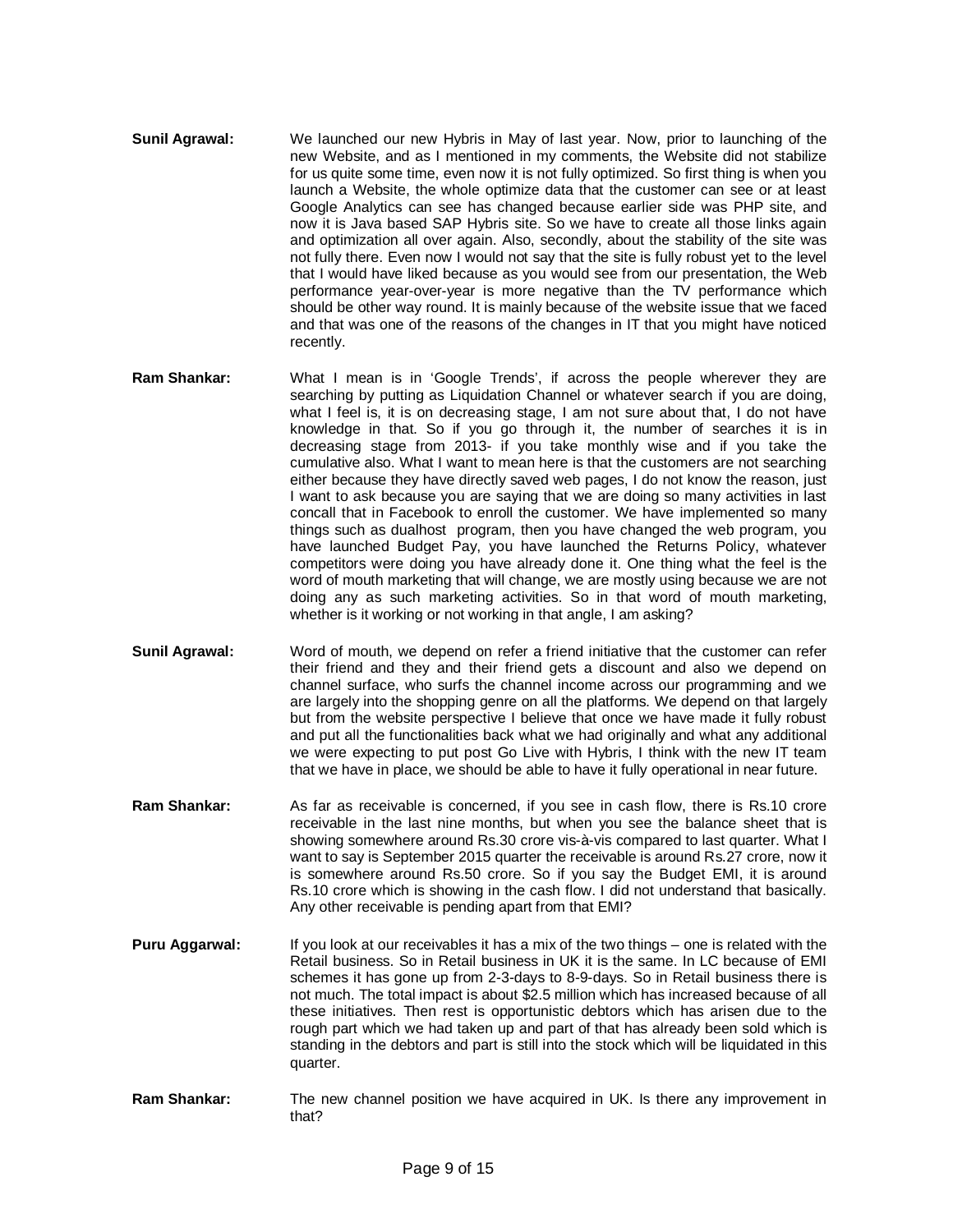- **Sunil Agrawal:** There is a slight improvement, but not to the level that we like to go to the come from page one. So I suspect the people usually have it on their programmed remote in UK and not as much from the channel 1 to 2. There was a slight increase but not as much as we expected.
- **Ram Shankar:** Sir, regarding this Web volumes, is there any increase after the implementation because the last 2-3-quarters it has an almost stabilized one?
- **Sunil Agrawal:** As I addressed in my opening remarks, Web is still not where I would like it to be, volumes are lower if you have seen the presentation sent out by Shiv, CDR today, the Web volume have been lower in a q-o-q whereas it should have been higher given the industry dynamics. Once we have it stabilized with the help of the new IT management that we have, we expect to see it go back up, if not in this current quarter but in next quarter onwards.
- **Ram Shankar:** About competitor Q3 activities, Jewelery TV, HSN and QVC, any update do you have?
- **Sunil Agrawal:** They are doing what they were doing earlier quarters. So there is no change from their activity point of view as it is not visible to us.
- **Moderator:** Thank you. The next question is from the line of Mihir Naik from Concept Securities. Please go ahead.
- **Mihir Naik:** In August 2015, you reported one class action lawsuit. So I want to know information on that like what the suit is and what are the updates on the same?
- **Sunil Agrawal:** There is not much improvement in the class action lawsuit. These kind of lawsuits take long time to conclude. We believe that we have robust defense on allegations that they have. It is more about the start price and the savings that we show to the customer and we have the research background on the prices that we have, we should be able to respond on all their charges which we believe they do not stand much merit.
- **Mihir Naik:** You see remote possibility of materializing the same?
- **Sunil Agrawal:** We do not see any material risk on that lawsuit.
- **Mihir Naik:** Second question is I want to understand the exact competitive scenario. The degrowth we are experiencing in the numbers and the margins sinking as well, I think it is because of the competition from the other players. So I want to know more about it – QVC, HSN and other competitors?
- **Sunil Agrawal:** Gross margin wise we are actually up. Since our costs are largely fixed -broadcast cost or manpower cost, they are largely fixed except some variable cost of shipping, so as the top line increase there is a good leverage, but reverse is true as well, the top line is de- growth, the leverage is negative. So, these are very high gross margin that we have, the growth leverage would be substantial once we are able to get back the growth momentum again. From the competitive point of view, there were a lot of activities since last year's October to December quarter and since then we have responded aggressively to the various initiatives that I have outlined earlier and I expect those initiatives to bear fruits in the current and coming quarters.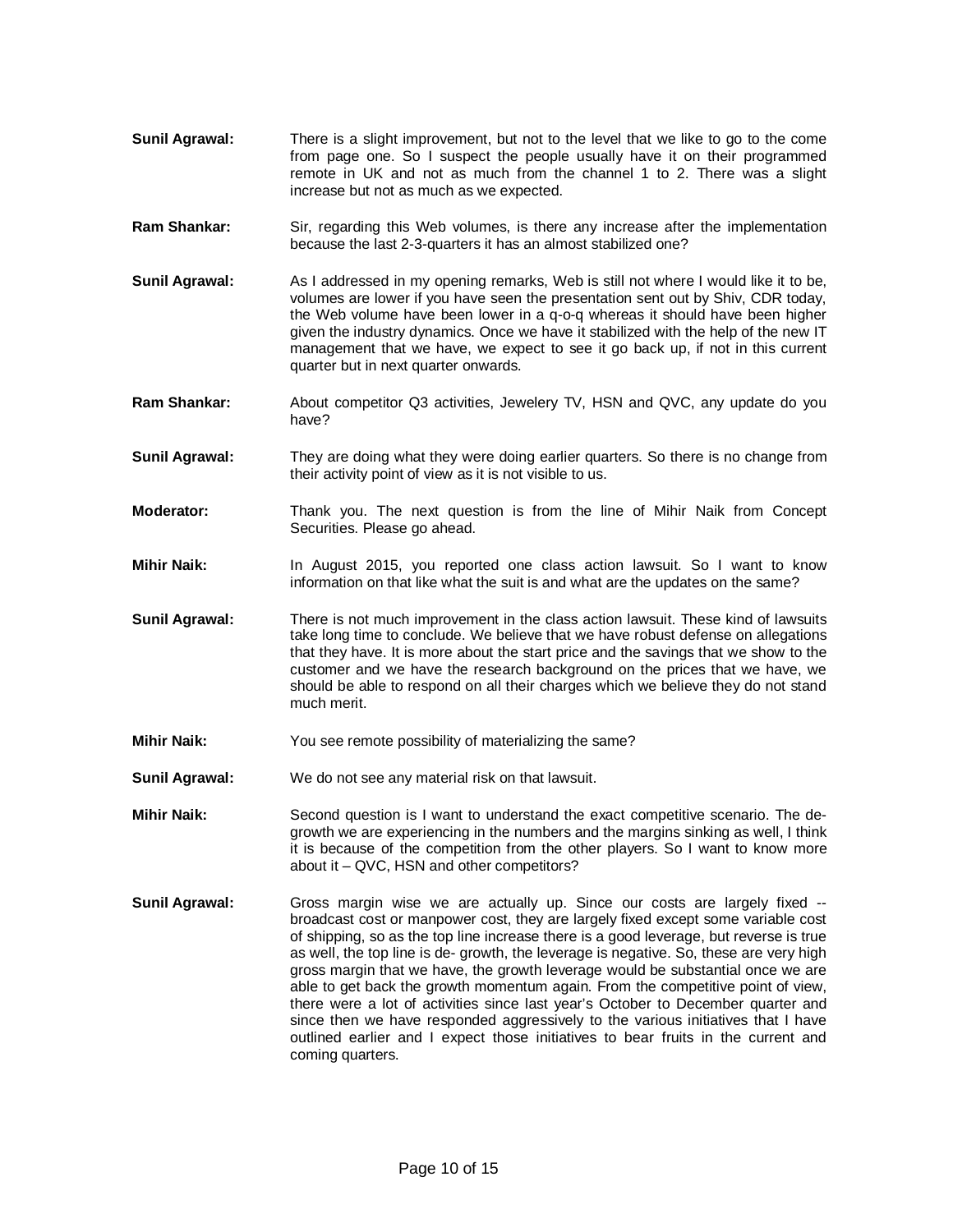- **Mihir Naik:** Can you share some details like what kind of competition we are facing from other players and what are their strategies, why our customer is moving to their channel, etc.?
- **Sunil Agrawal:** QVC, HSN they continue to be average \$60 price point retailer with about \$9 billion and about \$2.5 billion revenue respectively. They are mostly related with thirdparty brands, nationally known brands. JTV was a competitor that did only Jewelry. There were also \$50-60 price points. They are private companies so we do not know exact financials, but from the market that we hear from what we watch and at times the employees change, what we understand is that they launched EMI payment last year and that initially we thought would not impact us but it did and we started responding to that two quarters ago with various initiatives and have already shared the progress on those initiatives, I expect to see the benefit of them in current and coming quarters.
- **Moderator:** Thank you. The next question is from the line of Raghu J, who is an individual lnvestor. Please go ahead.
- **Raghu J:** First question is, you were talking about the EMI; in the EMI Scheme you said that the price range, the way we cover up for the individual not paying is by actually increasing the overall price. So when you increase the overall price do you see potential drop in terms of the customer buying patterns because of that?
- **Sunil Agrawal:** We do not have any evidence of that yet and also the increase that we have done is not a very remarkable or sizeable, it is a slight increase that customer may not notice as much. With us giving returnability and giving EMI, and also launching many internal brands, so that allowed us to charge that much little higher and customer has not responded negatively. As you would see that on gross levels, our year-over-year revenue is higher this quarter.
- **Raghu J:** The next question is the overall numbers if we look at by when do you expect to come back to previous year's top line numbers for example?
- **Sunil Agrawal:** We are confident that we will reach it shortly but we are not being able to at this time give a concrete guidance. I am confident of the platform that we have, the business that we have and in our ability to respond very quickly or even proactively take steps, returnability was a step that we took proactively, branding was a step that we took proactively. So I am confident of our ability but still we are not at a stage of being able to give a concrete guidance.
- **Raghu J:** We have this Home Furnishing and Life Style products also, right. What are the margin levels on that compared to the rest of it and what is the percentage split between Gems and Home Style products?
- **Sunil Agrawal:** The margin is very similar on both. The reason is that we merchandize reverse merchandising. So we know what our retail price points are. Unless we can get our kind of margins we do not bring that product on air. We do not bring third-party large national recognized brands where margin would be a limitation. As far as the ratio is concerned, 10% of our overall sales from Life Style product and similar was the number same time last quarter.
- **Moderator:** Thank you. The next question is a follow up question from the line of Abhay Kumar from Legens. Please go ahead.
- **Abhay Kumar:** The tax has been Rs.3.21 crore compared to Rs.0.71 crore last quarter. What is the difference and what is the explanation?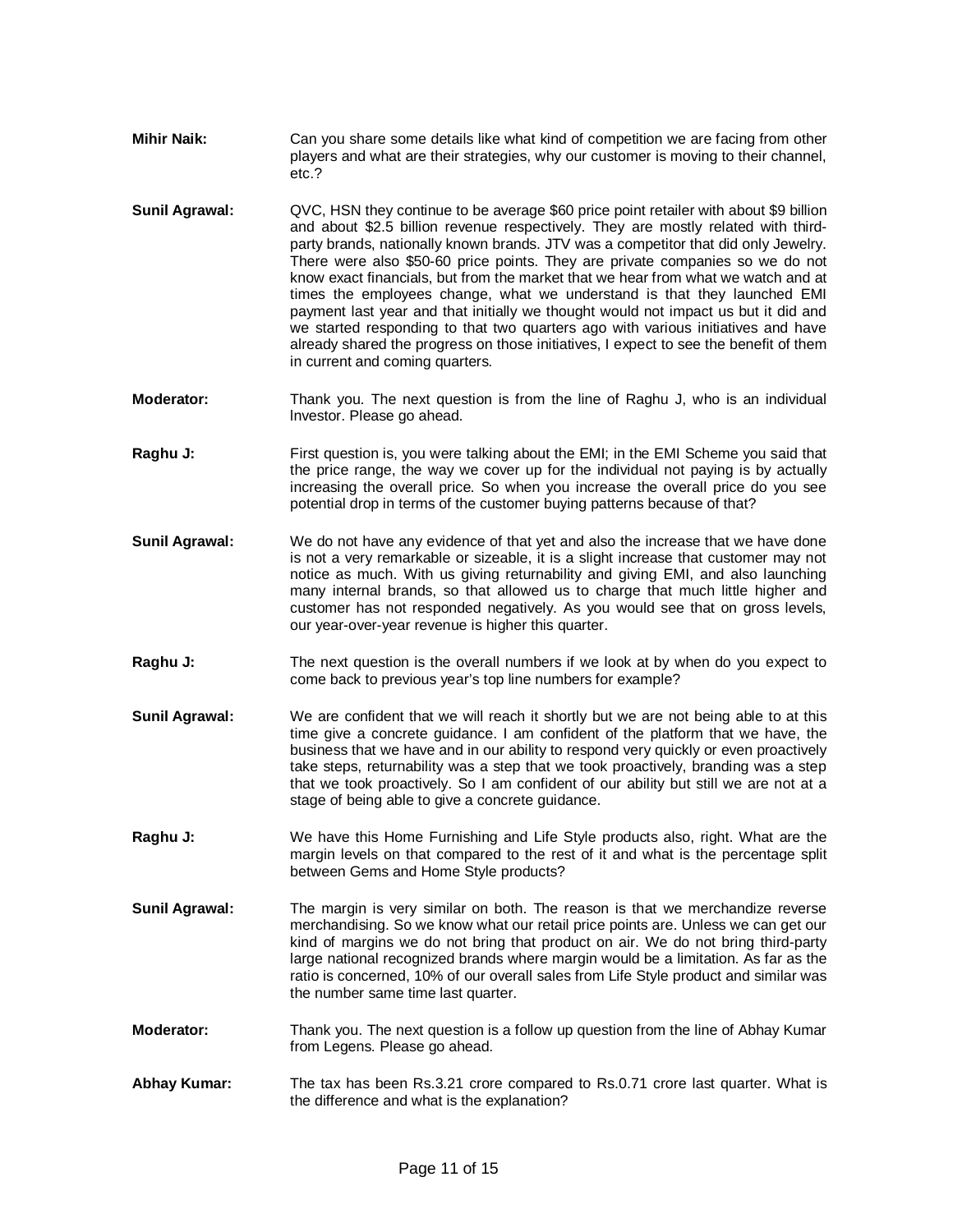- **Puru Aggarwal:** Last year we had some tax advantage because of the previous losses which were completely set off. So now the taxes which we have are largely taxable. So we would be in the range of somewhere 20 to 25% tax bracket.
- **Abhay Kumar:** So every quarter we are going to see this now, assuming the sales is status quo or little…?
- **Puru Aggarwal:** We have slightly tax advantage on account of SEZ operations.
- **Moderator:** Thank you. The next question is from the line of Jaineel Jhaveri from J&J Holdings. Please go ahead.
- **Jaineel Jhaveri:** I just wanted to know that what would be the plan CAPEX for next year? Are we looking at any new channels or new markets where you would have to spend for channels?
- **Puru Aggarwal:** In fact, this time last few quarters if you look at we have done work in advance, we have built up capacity in terms of manufacturing by way of putting SEZ and we have built a marketing capacity as well by way of putting platform in terms of Hybris and other initiatives. So large investments already has taken place. Going forward, we do not see much CAPEX for next year except the maintenance CAPEX or some opportunistic capex that we may do but not big one.
- **Jaineel Jhaveri:** So what would that number be kind of for the whole year?
- Puru Aggarwal: In fact, our annual budgets are under preparation. We as policy finalize somewhere about a month before the start of the financial year. So we will have broader discussion about it. But at this point in time the broader thing which we can share with you is that for next year we do not have big CAPEX in pipeline.
- **Sunil Agrawal:** Jaineel, for your question about expanding into different countries, we do not have a plan to expand in next financial year. So there is no expected CAPEX spend from that point of view.
- **Jaineel Jhaveri:** So it would just be more penetration into UK and the US?
- **Sunil Agrawal:** Correct. So continue our growth momentum back in our current markets before we look for new markets?
- **Jaineel Jhaveri:** You kind of seem confident that the growth will come. Where does this kind of confidence come from? A lot of people have tried asking the same question manymany different ways. But in terms of confidence like why do you feel like the customers going to come to you, do you feel like maybe the customers moving away from TV Shopping, moving into different areas of maybe going to Amazon and Walmart and online shopping and completely moving away from TV or that is not what you are not seeing?
- **Sunil Agrawal:** That is a fair question. As I have explained a couple of times earlier, the other major players in US market has grown q-o-q, y-o-y at a very large base. We are differentiated in that market US and UK have discount Retailer and discounter traditionally done well in any business environment. The model is working for full service Retailer like QVC, HSN there is no reason it should not work for us as a discounter.

Our cost base is much lower as a percentage of sale than any of those players. Having done all the initiatives that are available to a customer from any of those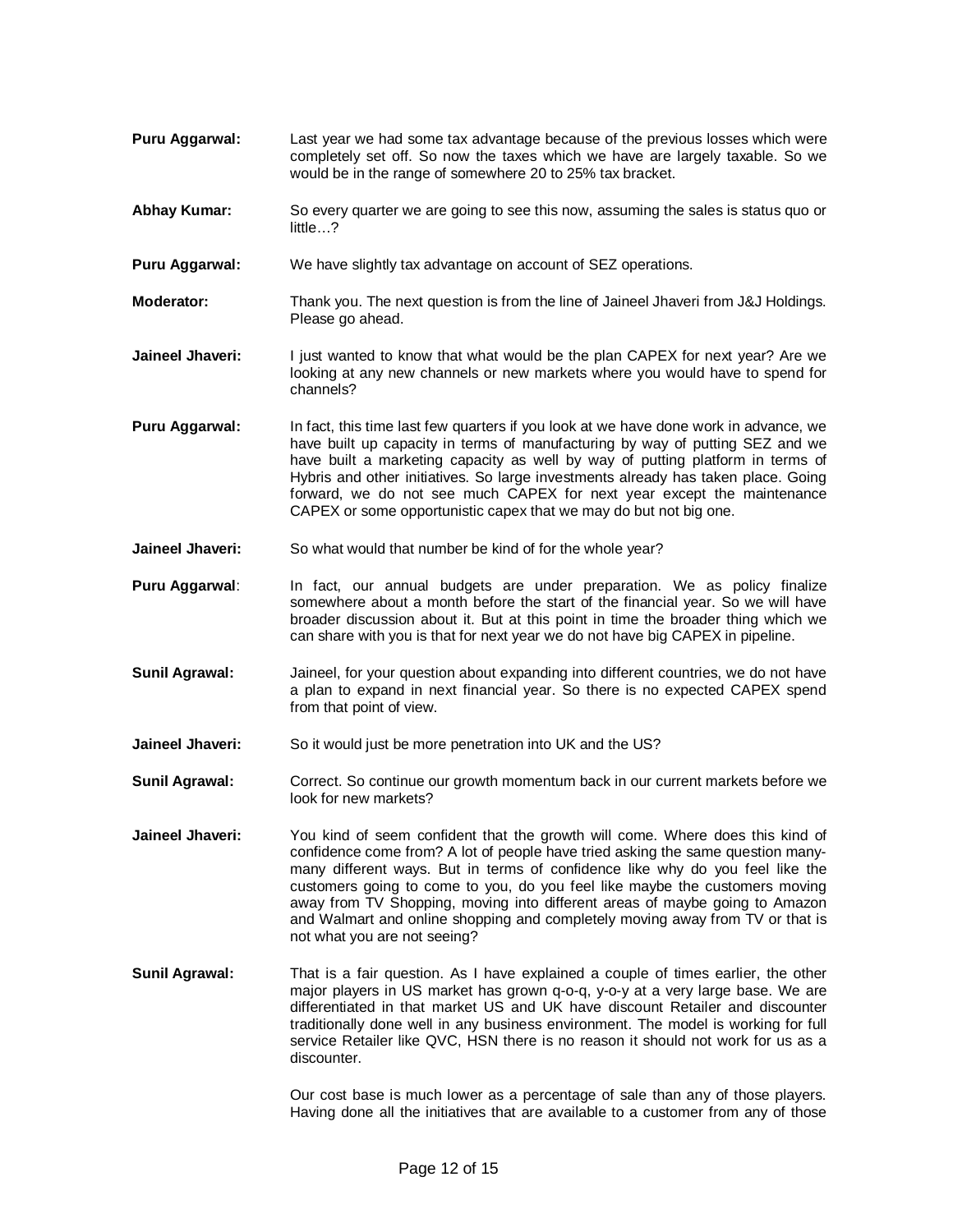players, having put all those in place, with our cost base being very low compared to any of them, I am confident that we will drive the top line as well as the EBITDA higher in coming quarters. There could be sometimes operational issues that we face, for example, in website, we launched in May and I am a bit frustrated that we have not been able to get the growth in that or really the benefit of this platform yet but I have capability, I have a team around me to be able to do it for us.

**Jaineel Jhaveri:** But you are sure there is nothing to do with the product portfolio and the taste that the customer wants is not something that Vaibhav Global as a company can provide?

- **Sunil Agrawal:** I do not believe this is anything to do with that because we are still supplying to those players – QVC andEVINE , one of our good customers. So we know their taste. We have the same market. If we have merchandizes from same market and we understand those and as you would see our retention rate is stable around 48- 49-50% which is one of the highest in the industry. Our customers who have been with us are with us. Average purchase frequency is 25-26 products per year which is amazingly high, has not gone down. If the product was an issue, we would not have this kind of a repeat purchase.
- **Jaineel Jhaveri:** Just one point to what you were mentioning about QVC, I think a lot of their growth is also coming mainly either from their apps or their mobile-based or Apple TV/other apps, those kind of sales for them are growing much faster than the traditional TV channel sales.
- **Sunil Agrawal:** Yes, that is correct and that is where we have not been able to benefit as quickly as I would have liked having launched the world-class platform in US, we have not been able to capitalize on that so far. But with the capable IT team in place, I am confident that we should be able to do that next quarter onwards.
- **Jaineel Jhaveri:** Hybris is the same platform they use or have we chosen something different in terms of technologies?
- **Sunil Agrawal:** Hybris is one of the top rated platforms in the world which large players like Nike or Sears and many other use. QVC platform is home grown and JTV is IBM web sphere.
- **Moderator:** Thank you. The next question is from the line of Mayur Gathani from OHM Portfolio Equi Research Pvt. Ltd.. Please go ahead.
- **Mayur Gathani:** As per your presentation, you have now covered 5.4 million households in Canada. If I am not mistaken, last quarter it was only 2.4 million?
- **Sunil Agrawal:** Correct, we have gone with an additional broadcast in Canada, but still the broadcast is mostly in the night time, because by law we cannot get into the full time having the broadcasting from US. There is a talk of change of law. If that happens, we can see substantial growth in Canada.
- **Mayur Gathani:** As on current date, how much does your Jewelry contribute and the newer Home Furnishing, etc., what is the bifurcation?
- **Sunil Agrawal:** 90% and 10%.
- **Mayur Gathani:** Where do we see this going forward in the next two years let us say?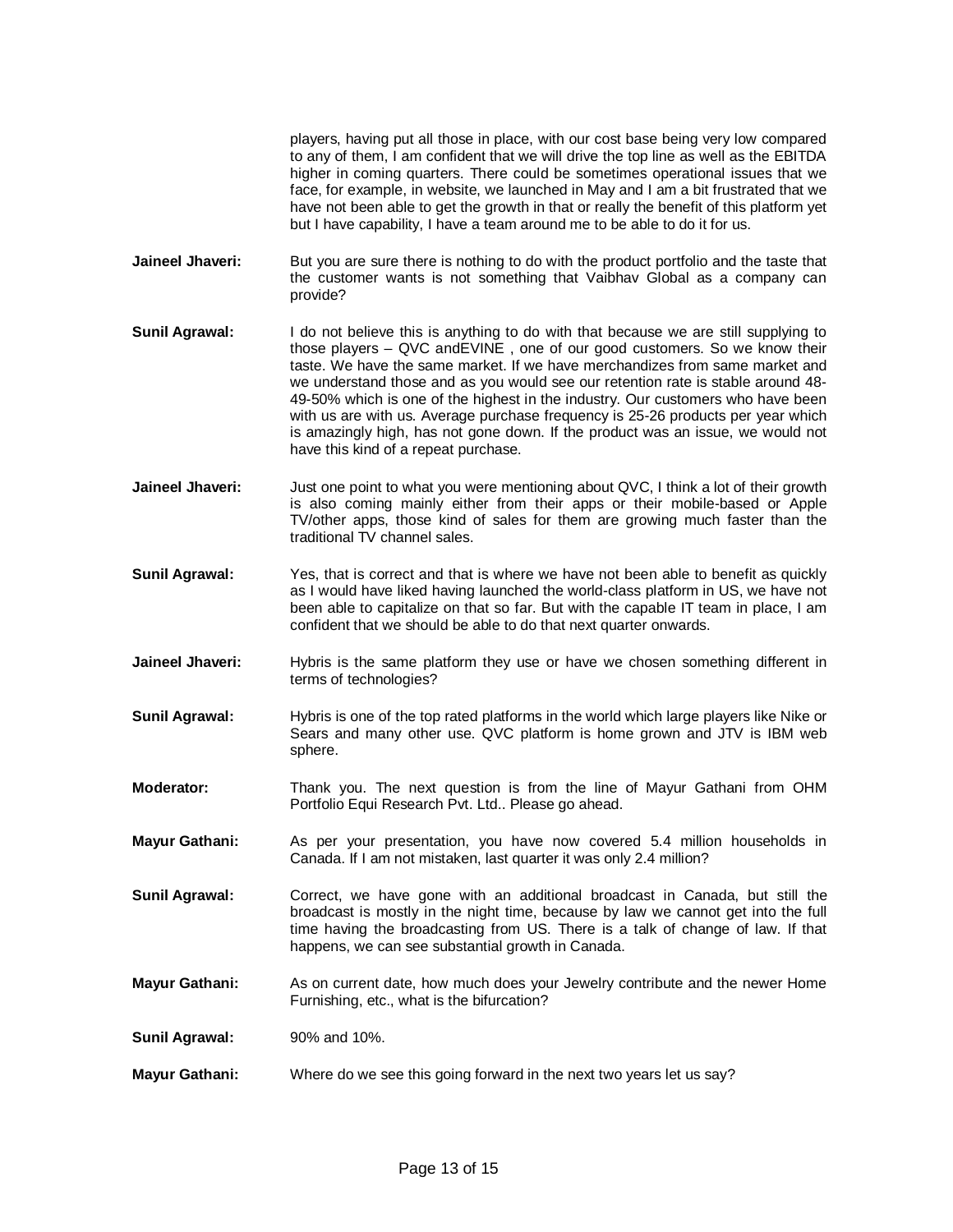- **Sunil Agrawal:** There is quite still long-term, I do not yet know where we will be two years down the road, but our hope is by the end of next financial year we should see somewhere between 15% and 20%.
- **Mayur Gathani:** What was the new customer added this quarter?
- **Sunil Agrawal:** 178,000 for the nine months, last quarter it was 52,000.
- **Mayur Gathani:** What is the unique customer base remain?
- **Sunil Agrawal:** 379,000 customers on annualized basis.
- **Moderator:** Thank you. The next question is from the line of Mihir Naik from Concept Securities. Please go ahead.
- **Mihir Naik:** Can you give me a number of repeat purchase from our Web platform specifically of last 2-3-quarters?
- **Sunil Agrawal:** I do not have repeat data for just Web, because a lot of our customers buy both from Web and TV**.** So there is cross-sales, but we have given you the data for across the enterprise.
- **Mihir Naik:** Can you share the details that specific initiatives taken by our competitors to compete with us in this particular area where the average realization is \$30 or something or whatever our realization is?
- **Sunil Agrawal:** I do not see any specific step that they have taken in last quarter. What JTV did was last year they introduced EMIs across all price points. The average price point appears to be between \$50 and \$60. Since it is a private company, we do not know for sure what they have. QVC does EMI for about 40% product, HSN does the EMI for about 65 to 70% of the product, JTV does it for about 90% of the product.
- **Mihir Naik:** Do we have any kind of segmentation of customers where out of the whole Fashion Jewelry industry maybe like 20% of the customers buy discounted Jewelry and some others are high priced buyers, do we have any kind of market research on those data?
- **Sunil Agrawal:** We have done existing and prospect customers research recently. What I can say is that our average customer household income is approximately \$50,000 per year and the prospects that could be QVC, HSN customer is about \$56,000, \$57,000 average household income. So there is a small difference between the annual income of the two customers….
- **Mihir Naik:** This data is interesting; from this data can we say that if the same person who is buying from us increased to \$60,000-65,000, he may move to the QVC and JTV?
- **Sunil Agrawal:** People may move, but this is a very hypothetical assumption. But given our returnability now and launch of internal brands recently we do not believe that those customers who are making more money would move away from us rather we expect a bit younger customer who has more brand affinity would come in and join us.
- **Mihir Naik:** Going forward, it is clear that from the last 2-3 quarters, we are seeing in the numbers the result of the same competition. So going forward, what will be our